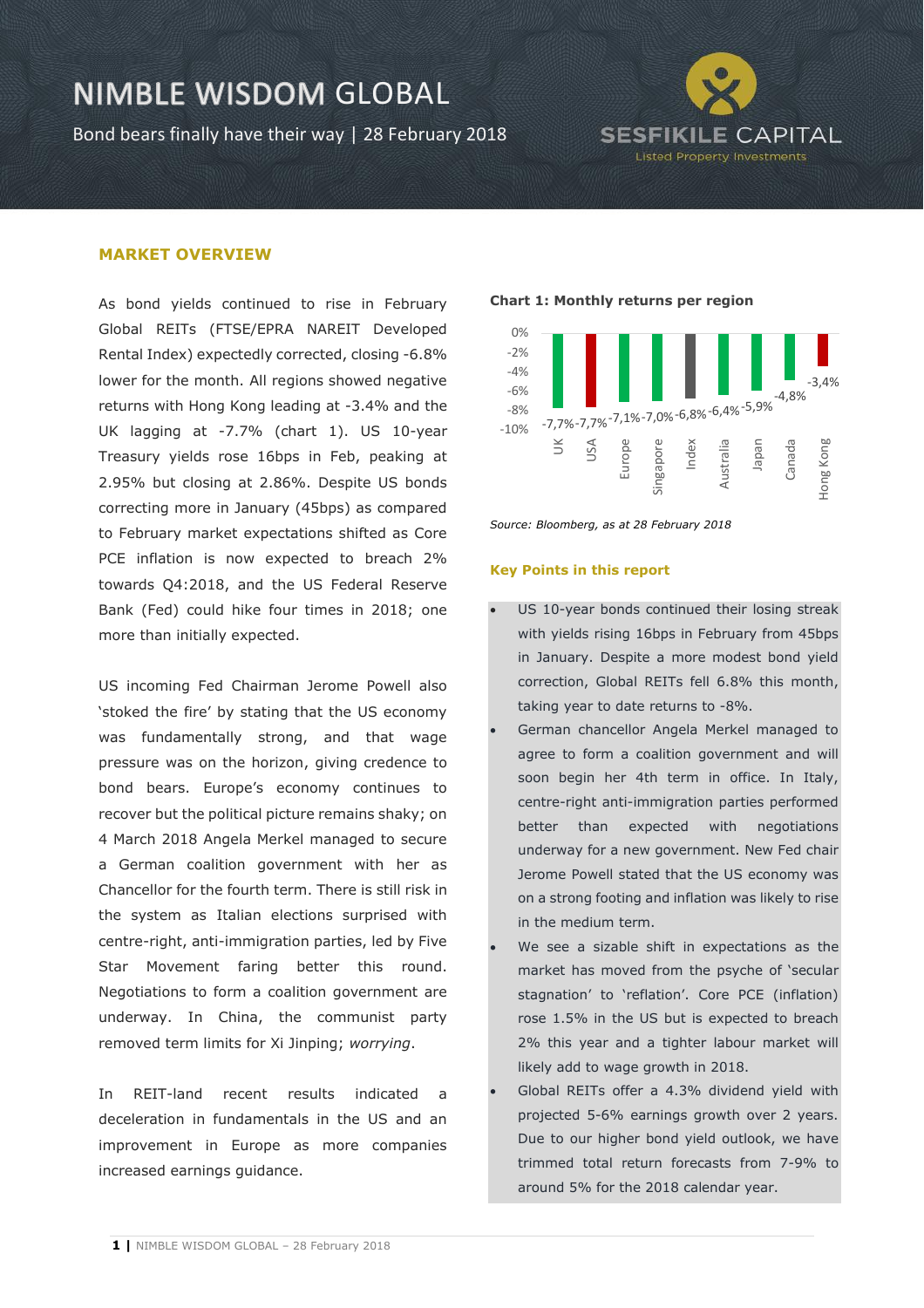Bond bears finally have their way | 28 February 2018



On 27 February, Jerome "Jay" Powell, the new Fed Chair delivered his first semi-annual monetary policy testimony and stated that his outlook was that the US economy has strengthened since December driven by supportive fiscal policy and stronger global growth - all leading to inflation reaching the Fed's goal of around 2% in the medium term. US bonds rose 6bps on the comments but retreated a few days later as Headline and Core PCE inflation rate (the Fed's preferred measure of inflation) for February increased 1.7%y/y and 1.5% y/y, respectively, unchanged and in line with market expectations. Recent data suggests a gradual economic recovery, however a key shift that has played out recently is a change in sentiment from "secular stagnation" to "reflation" and, importantly, this may be enough to move bond yields higher over the next coming quarters. With US employment at 4% and expected to move lower to 3.6% by year end, a tighter labour market could see wage growth above 3% this year - thus, creating a virtuous cycle of higher price adjustments that are based on expectations of higher inflation.

Given the change in sentiment, markets have priced in a 100% probability of a 25bp Fed hike this March, followed by 3 more hikes in 2018 (up from a total of 3). Bond yield views have also adjusted accordingly with most estimates suggesting US bond yields could move higher than the initial expectations of 2.75% to around 3.25%. Given nominal US GDP of 4.5-5% for 2018 and a long-term nominal GDP-Bond yield spread of 1.4%, bonds could indeed settle around 3.35% **although we see downside risk to this as the ECB continues to stimulate and the Bank of Japan continues with its 'target 0%' policy control measures.** A bit further down the horizon the ECB is expected to start hiking in the second half of 2019 which puts upward pressure on EU bonds in the medium term. *So, in some ways after many false starts the bond bears but may finally have their way in 2018.*

### **LOOKING FORWARD**

In simple terms, higher than initially expected bond yields are not good for REIT returns in the short term. And, the 6.8% REIT share price correction in February, despite a modest 16bp rise in bond yields, suggests this has partly played out. Recent studies show that each 50bp hike in bond yields translates into a 4-5% correction on REIT share prices, and a change in sentiment results in a large knee-jerk correction followed by a significant recovery 3-6 month after. From our standpoint REITs show value offering a 4.3% dividend yield with 5-6% earnings growth over the next 2 years, but, with a higher year end bond outlook (from 2.8% to 3.3%) we have to trim back our calendar year returns from 7-9% to approximately 5% in USD; *just because we love the sector, doesn't mean it's always pretty.*

As more company results pour in its becoming more vivid that US fundamentals are 'longer in the tooth'; more REITs simply met guidance this quarter (Q4:17) and worryingly more missed forward-looking growth estimates. On the other hand, European names seem to be outdoing even bullish expectations and upgrading growth numbers on a forward-looking basis. A key standout across the board is the logistics sector where rents continue to rise, cap rates compress further, and demand outstrips supply.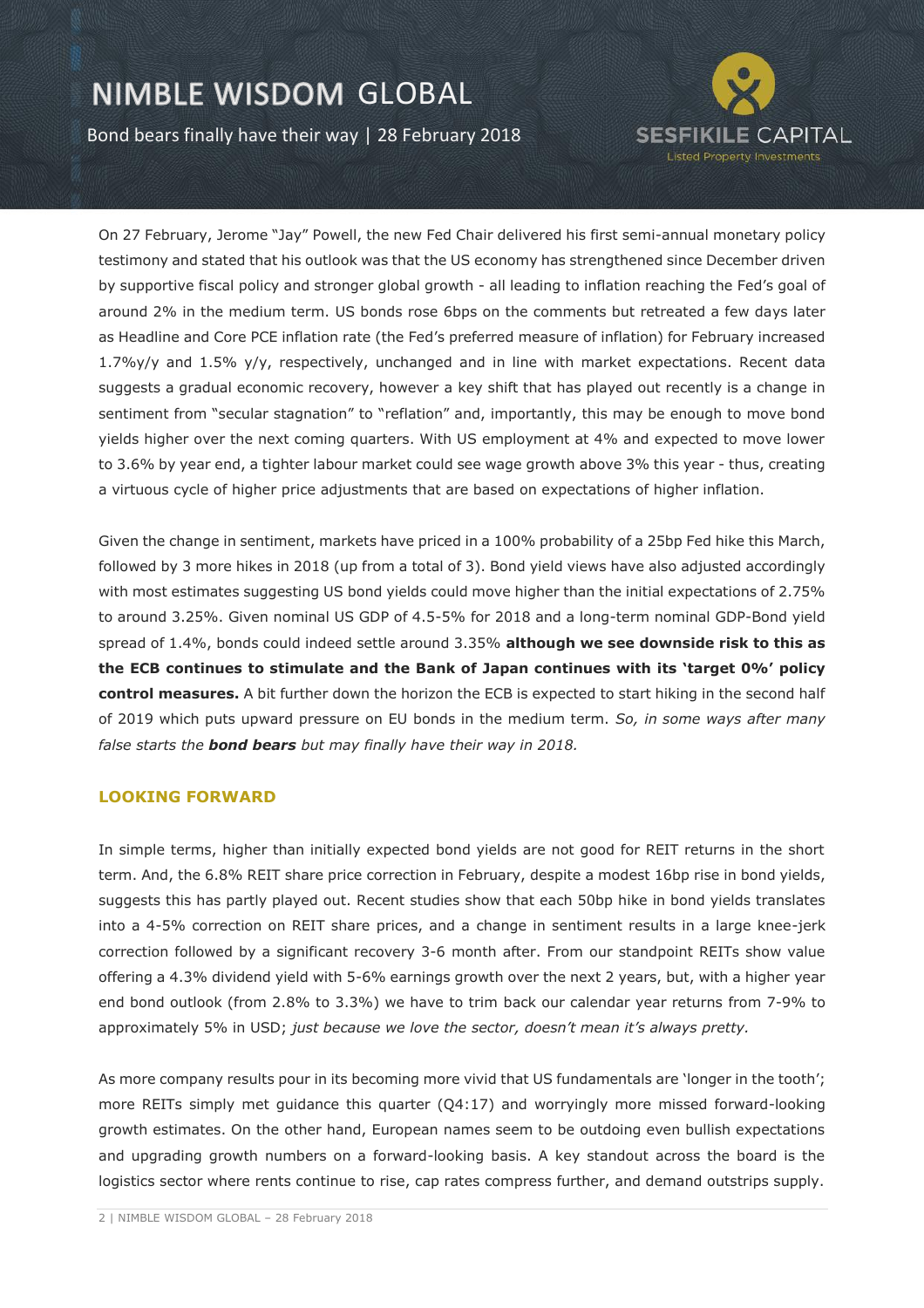Bond bears finally have their way | 28 February 2018



### **RESULTS COMMENTS:**

|                                       | <b>Company Name Results comment</b>                                                                                 |
|---------------------------------------|---------------------------------------------------------------------------------------------------------------------|
| <b>Essex Property</b><br>Trust        | Apartment REIT ESS reported core FFO of \$11.91 for FY17, equivalent to 7.9% growth. Same Store Net                 |
|                                       | Operating Income (SS NOI) was up 3.4% driven by Same Store Revenue (SS Rev) growth of 3% and                        |
|                                       | Same Store Expenses (SS Exp) growth of 2%. Revenue in Seattle grew of 4% with Southern California                   |
|                                       | and Northern California growing 2.9% and 2.5%, respectively. ESS has a net debt to EBITDA ratio of 5.6x             |
|                                       | with a weighted Average interest rate of 3.8%. Management guided FY 18 core FFO of between \$12.24-                 |
|                                       | $$12.64$ implying a midpoint growth of 4.5%.                                                                        |
| Extra Space<br>Storage                | EXR reported Q4 core FFO of \$1.12 (beating by 3c) and equivalent to growth of 8.7% y/y. SS NOI was                 |
|                                       | up 5.7% driven by SS Rev growth of 4.9% and SS Exp growth of 2.9%. SS occupancy was up 40bps $y/y$                  |
|                                       | to 91.9% and average rent growth increased 4.1%. The company had a net debt to EBITDA ratio of 6x                   |
|                                       | down 0.5x y/y and an interest rate of 3.28% with a maturity of 4.7 years. Management guided FY 18                   |
|                                       | core FFO of between \$4.55-\$4.65, 5.0% at the midpoint. SS NOI assumption of between 3%-4.5%.                      |
| <b>Healthcare Trust</b><br>of America | Medical Office Building (MOB) focused HTA reported Q4 normalised FFO of \$1.63, equivalent to growth of             |
|                                       | 1.2% $y/y$ . Total acquisitions for 2017 was \$2.7bn at 5.2% yield. The company achieved SS NOI growth              |
|                                       | of 2.8%, driven by 1% SS Rev growth and a 6.2% decrease in SS Exp. Occupancy was down 20bps y/y                     |
|                                       | to 91%. HTA had a net debt to adjusted EBITDA of 5.9x and a weighted average interest rate of 3.5%.                 |
|                                       | The company issued \$124.3m worth of stock in the quarter.                                                          |
|                                       | West coast office REIT HPP reported Q4 FFO of \$0.52 (2c more than consensus) and equivalent to 8%                  |
| Hudson Pacific<br>Properties          | growth y/y. Office cash SS NOI was up 7.9% driven by SS Rev growth 12% and SS Exp growth of 21.1%.                  |
|                                       | Media cash SS NOI was up 15.5% driven by SS Rev growth 4.2% and SS Exp growth of -4.5%. Office                      |
|                                       | occupancy was up 10bps $y/y$ to 95.3%. The company achieved blended releasing spreads of 17.1%.                     |
|                                       | Management guided FY 18 FFO of between \$1.87-\$1.95 (midpoint of 1.91 in line with consensus).                     |
|                                       | Strip mall REIT KIMCO reported adjusted FFO of \$0.39 (1c above consensus) equivalent to growth of                  |
| Kimco Realty                          | 2.6%. SS NOI was up 1.2% and 1.7% for the quarter and FY17, respectively. Quarterly SS NOI was                      |
|                                       | driven by SS Rev growth of 1% and SS Exp growth of 0.6%. Q4 new leasing spreads of 13.2% and                        |
|                                       | renewals of 7.9% resulting in a blended growth rate of 9.2%. Same store occupancy was up 60bps $y/y$                |
|                                       | to 96%. The company had a net debt to adjusted EBITDA ratio of 5.9x with a weighted average interest                |
|                                       | rate of 3.84%. Management guided FY 18 FFO of between \$1.42-\$1.46 (midpoint of \$1.44 compared to                 |
|                                       | consensus of \$1.49, 3.5% lower). SS NOI assumption of between 1.25%-2.0%.                                          |
|                                       | Infill logistics REIT REXR reported Q4 core FFO of \$0.26 (1c ahead of consensus) equivalent to 13% y/y             |
|                                       | growth. Cash SS NOI was up 8.7% and 9% for the quarter and FY17, respectively. Quarterly SS NOI was                 |
|                                       | driven by SS Rev growth of 8.9% and SS Exp growth of 8.7% (GAAP). SS occupancy was up 120bps $y/y$                  |
|                                       | Rexford Industrial to 98.1%. The company achieved blended cash lease spreads of 18.9%, based on 30.1% growth in new |
| Realty                                | lease rents and 15.5% for renewals. The company has a redevelopment pipeline worth \$150m with                      |
|                                       | stabilized yields of around 7%. REXR had a net debt to EBITDA ratio of 5.4x with an average interest rate           |
|                                       | of 3.45%. Management guided FY 18 core FFO of between \$1.01-\$1.04 consensus is at \$1.08 with a SS                |
|                                       | NOI assumption of between 6-8%.                                                                                     |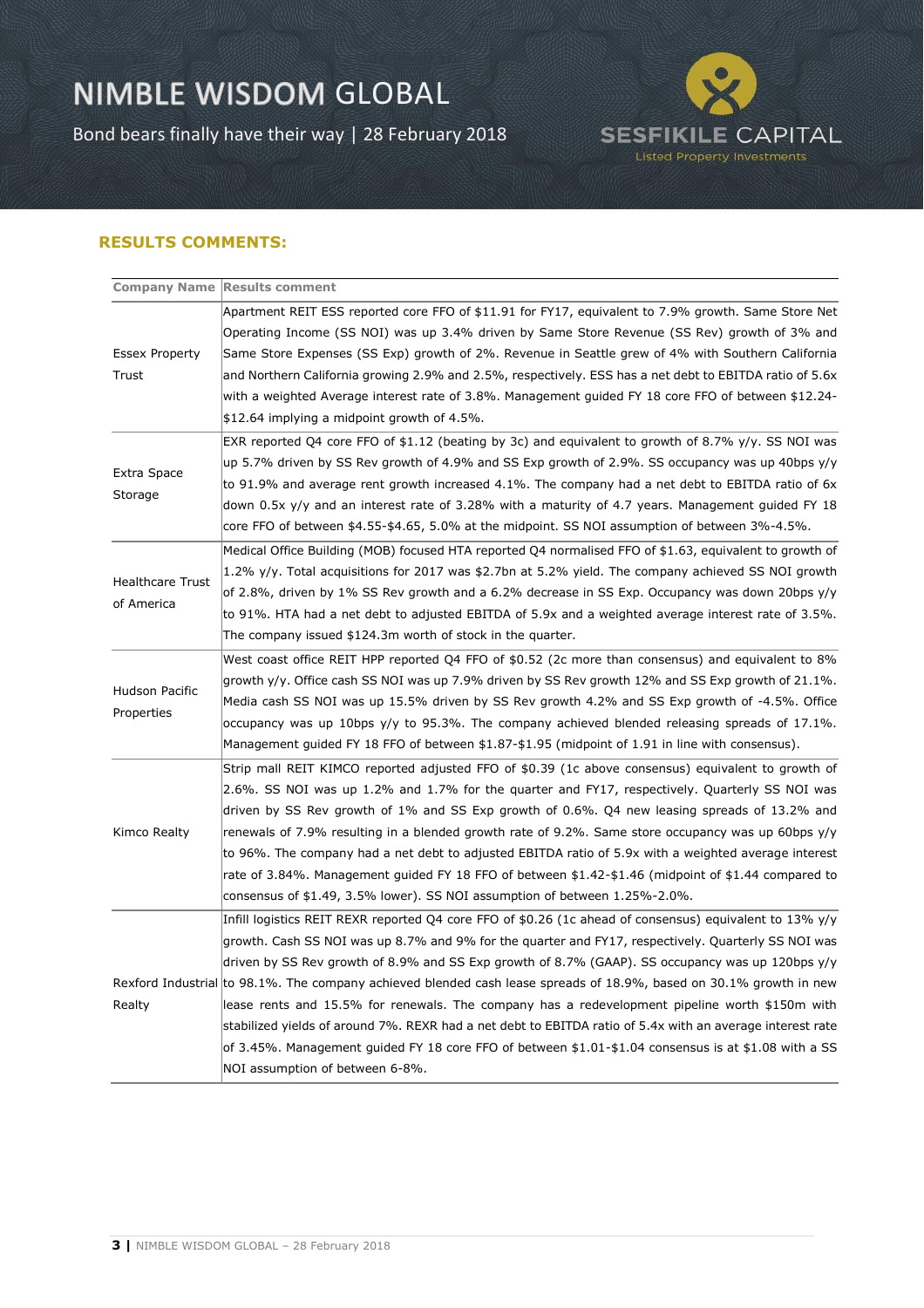Bond bears finally have their way | 28 February 2018



|                       | <b>Company Name Results comment</b>                                                                                         |
|-----------------------|-----------------------------------------------------------------------------------------------------------------------------|
| Green REIT            | Dublin focussed Office & logistics operator Green REIT delivered a strong interim result with 23.4% EPRA                    |
|                       | EPS growth driven by a 19% increase in net rental growth. NAV rose 2% to 168cpu implying that the                           |
|                       | shares trade at a 11% discount to NAV at current prices. Dividends rose by a modest 2% in line with                         |
|                       | company policy to pay 3% of NAV. Core operations were strong with SS NOI rising 5.5% and new lettings,                      |
|                       | driven by upward reversions of 11% taking the lease expiry profile to 8.3 years. Group LTV remained low                     |
|                       | at 22% at an all-in cost of 1.8%. Green REIT completed One Molesworth Street and is in the process of                       |
|                       | completing 5 Harcourt Road (central Dublin), Building 1 at Central Park and 4 pre-let warehouses Horizon                    |
|                       | Logistics Park (Dublin airport). Green REIT acquired an additional 28 acres at the horizon logistics park                   |
|                       | $\vert$ at $\epsilon$ 2.8m taking total holdings to 300 acres as the group moves towards expanding its logistics portfolio. |
|                       | European mall (57% UK exposure) REIT HMSO delivered 6.5% EPS growth resulting in 6.3% growth in                             |
|                       | dividends for the full year. NAV growth was 5% to 776p placing the shares at a 42% discount to NAV.                         |
|                       | Management reported record volume of leasing up 34% and the lowest vacancy in 17 years. SS NOI was                          |
|                       | 4.4% with France recovering at 2.6%, Ireland up 7.4% and premium outlet malls up 15%. UK shopping                           |
| Hammerson             | centres and retail parks lagged at 1.8% and -2.5% SS NOI respectively, reflecting the tough retail                          |
|                       | environment. HMSO's balance sheet remains conservative at 36%, 78% fixed at a weighted average cost                         |
|                       | of debt of 2.9%. HMSO has £216m in near term projects at a 9.7% yield. Management has guided 6%                             |
|                       | growth for the full year. If approved the merger with INTU will be complete by Q4:2018.                                     |
|                       | Diversified Spanish Soccimi (REIT) Merlin Properties delivered 15% FFO growth to 46cpu for the full year.                   |
|                       | SS NOI rose 2.7% driven by logistics at 8,4% followed by Shopping Centres (3.6%), Offices (2.9%) and                        |
|                       | high street shops at 0.9%. Releasing spreads rose 13% in logistics followed by Shopping centres at 4.7%                     |
| Merlin Properties     | and offices at 3.4%. Key developments in the pipeline including Toree Glories (Barcelona) at $E$ 142m at a                  |
|                       | 6.5% yield, Torre Chamartín (Madrid) at €31m at a 6.3% yield, €89m in retail refurbishments and €307m                       |
|                       | in logistics ground-up developments at an 8% yield. Merlin's balance sheet LTV is above European peers                      |
|                       | at 44%, 78% fixed at an average cost of 2.23% for 6.1 years. Guidance is for 9% FFO growth for FY18.                        |
|                       | Logistics REIT Segro delivered 5.9% EPS growth and 6.1% dividend growth for FY17. Driven by                                 |
| Segro                 | developments and cap rate compression the company NAV grew 16.3% to 556p. Over the year Segro                               |
|                       | invested £1.1bn (£414m in developments) and sold £535m in properties. Vacancies fell to a historic low                      |
|                       | of 4% and SS NOI rents grew 2.6%. Balance sheet LTV was 30% (from 33%) at year end at an average                            |
|                       | cost of 2.1% (from 3.4%) fixed for 6.2 years. Segro has a £266m development pipeline, 74% titled                            |
|                       | towards European urban warehouses at a yield of 7.6% with 80% already pre-let.                                              |
| Tritax Big Box        | UK logistics REIT Tritax Big Box (BBOX) delivered 5.1% EPS growth and 3.2% dividend growth for the                          |
|                       | full year. NAV grew 10.3% to 142.2p driven by significant value uplift on the standing portfolio that is                    |
|                       | now 100% let. BBOX acquired 11 warehouses in 2017 for £435m and a 5.5% yield, taking the portfolio                          |
|                       | WALE to 14.7 years. Balance sheet LTV stood at 27%, fixed for 9 years at an interest rate of 2.66%. post                    |
|                       | balance sheet acquisitions totalled £221m taking the total number of assets to 50. Management has                           |
|                       | guided 4.6% dividend growth for 2018.                                                                                       |
| <b>VGP Industrial</b> | European logistics developer VGP delivered 5.3% profit growth to €5.17/share. The company declared a                        |
|                       | maiden dividend of $\epsilon$ 1.70/share after the IPO in Q4:2017. 17 projects totalling 350 000m2 were delivered           |
|                       | with another 450 000m2 expected to be delivered in 2018. Vacancies fell from 1.8% to 0% across the                          |
|                       | portfolio. Group LTV rose from 32% to 43% as new developments were added. VGP continues to grow its                         |
|                       | footprint in key European locations including Germany, Spain and Romania.                                                   |